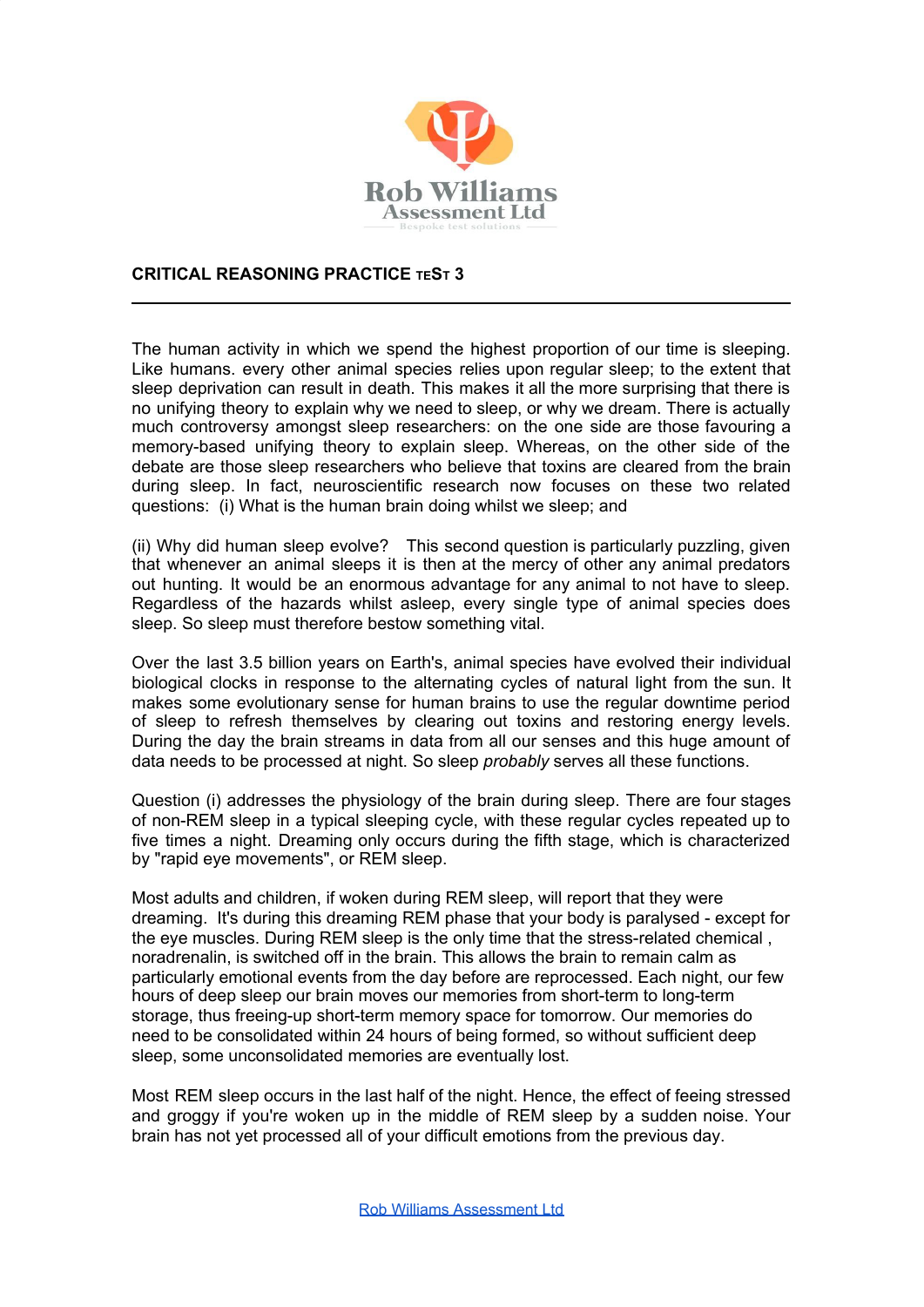

Francis Crick - who with Watson discovered the double helix structure of DNA - posited that non-REM sleep was to replenish the body, whilst REM sleep was to replenish the brain. A more recent theory to explain dreaming posits that a "sleeping" brain is actually piecing together an information jigsaw of that day's events to get clarity of the picture as a whole. This theory conveniently explains the bizarre associations that occur in dreams as due to anomalous pieces of information that do not readily "fit".

If you cut back on sleep then this causes those genes firstly associated with your immune and stress responses to became more active. Secondly, increased activity in your genes which are associated with diabetes and cancer. Whereas additional sleep decreases activity in all these genes.

1) All of the following aspects of sleep are discussed by the author in their second paragraph except for which one?

- a) Human sleep
- b) Sleeping hazard
- c) REM sleep
- d) Sleep evolution
- e) Predators sleeping

2) Each of the following statements can be inferred from the passage expect for which one?

a) There are unanswered questions about the reasons for sleep.

b) We spend more time working than sleeping.

c) DNA has a double-helix structure.

d) REM sleep is one of the most important sleep stages.

e) Both body and mind may be replenished during different sleep stages.

3) Which of the following is *not* characteristic of REM sleep?

- a) Memory transfer
- b) Events reprocessing
- c) Complete paralysis
- d) Lack of noradrenalin
- e) Dreams

4) Which of the following possible explanations for sleep's evolution are not present in the passage?

- a) It replenishes energy levels.
- b) It replenishes the body and the brain.
- c) It allows sense to be made of the day's events.
- d) It clears the brain of toxins.
- e) It keeps animals safe from predators.

5) Which of these is the best summary of the effects of cutting back on sleep?